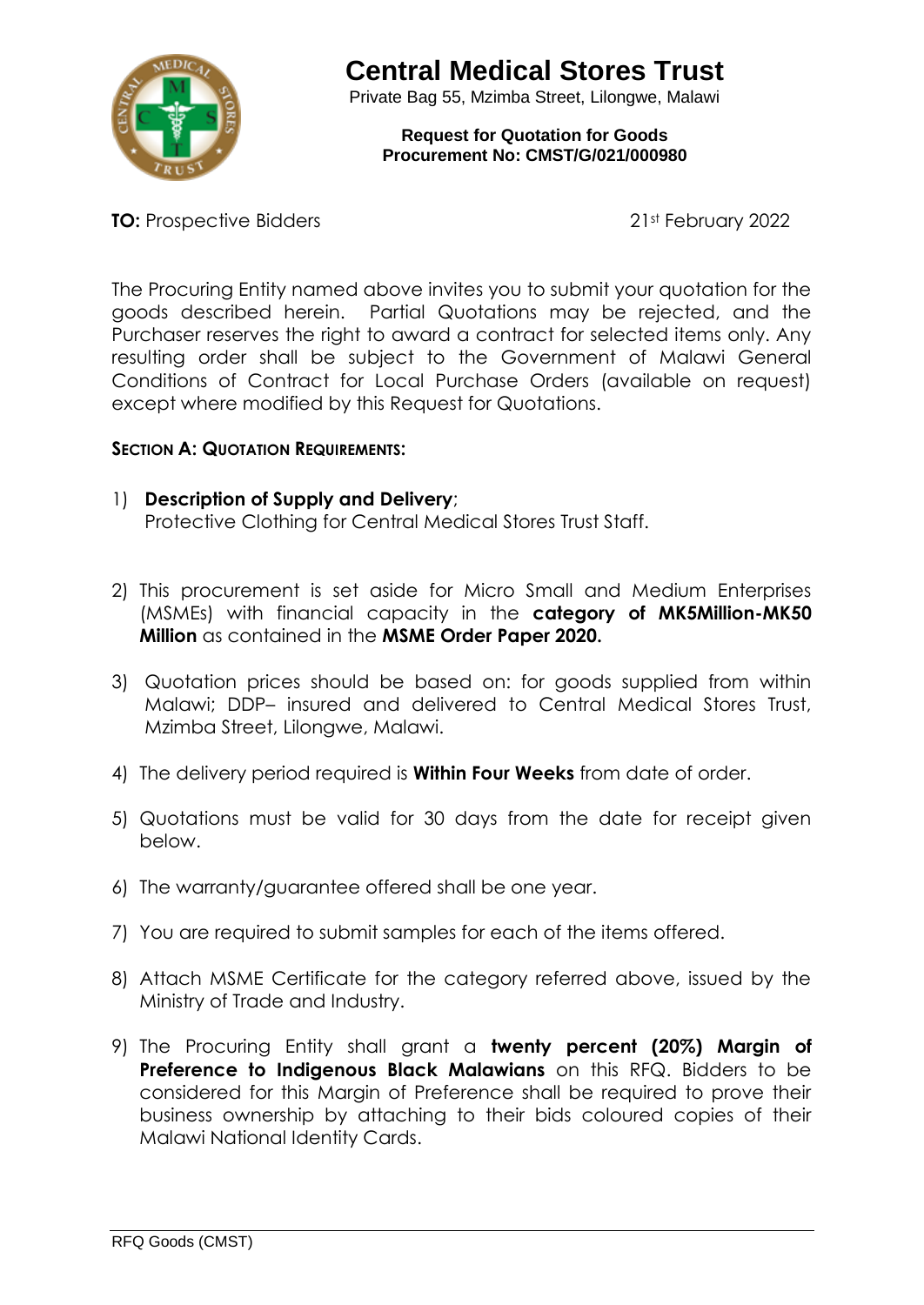

Private Bag 55, Mzimba Street, Lilongwe, Malawi

#### **Request for Quotation for Goods Procurement No: CMST/G/021/000980**

- 10) Quotations and supporting documents as specified in Section B must be marked with the Procurement Number given above, and indicate your acceptance of the terms and conditions.
- 11) Quotations must be received, in sealed envelopes, not later than 14:00 on **28th February, 2022**

Quotations must be returned to: The Internal Procurement Committee, Tender Box – 1st Floor, Central Medical Stores Trust, Private Bag 55, Mzimba Street, Lilongwe, Malawi.

- 12) The attached Schedule of Requirements at Section C, details the items to be purchased. You are requested to quote your delivered price for these items by completing and returning Sections B and C.
- 13) Quotations will be evaluated based on:
	- Responsiveness to specifications,
	- delivery period,
	- Sample submitted
	- Price

Quotations that are responsive, qualified and technically compliant will be ranked accordingly. Award of contract will be made to the lowest evaluated bidder by item or by total through the issue of a Local Purchase Order.

#### Sianed Name: **Chikaiko Chadzunda PhD.**

Title/Position: **Chief Executive Officer** For and on behalf of the Purchaser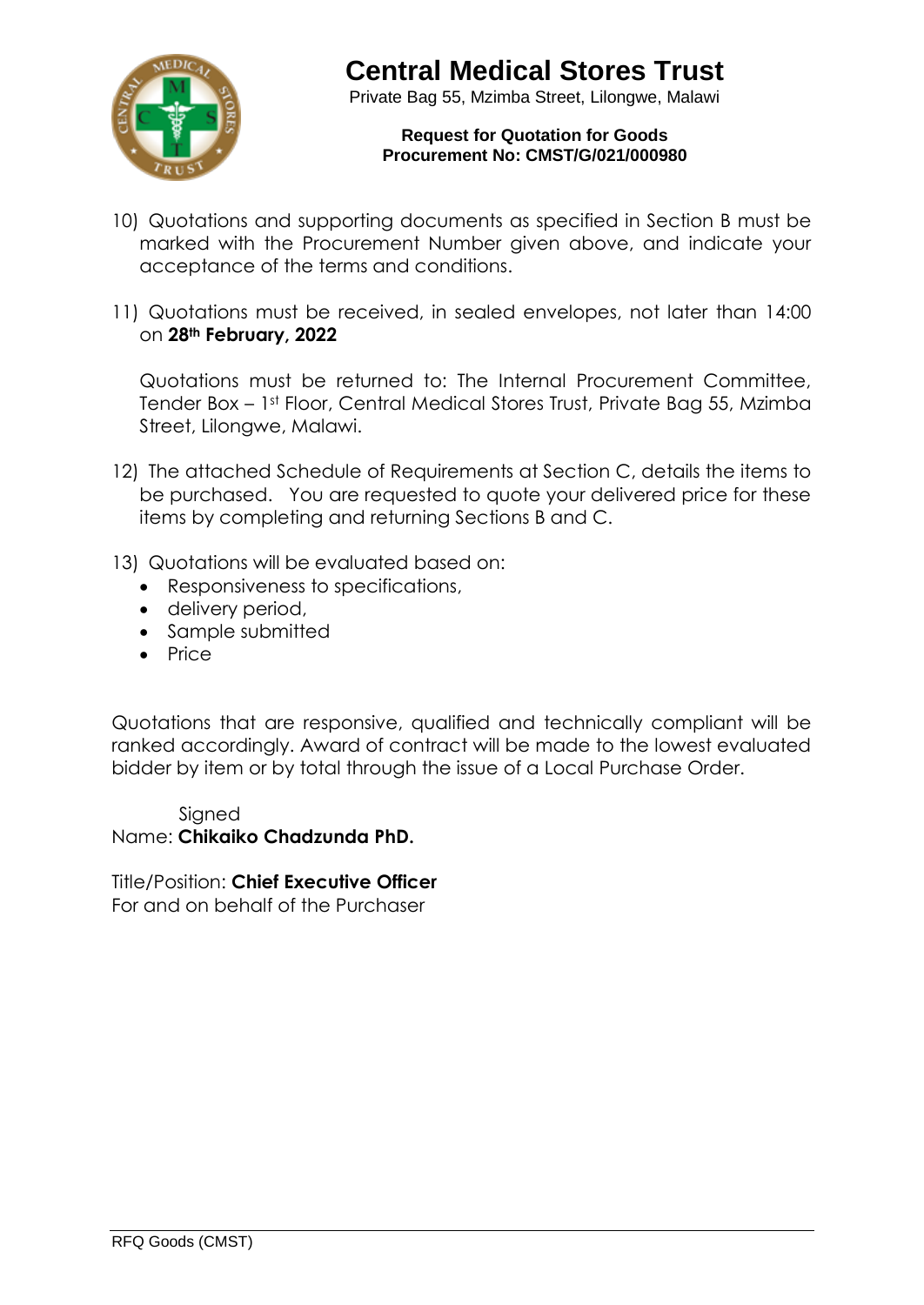

Private Bag 55, Mzimba Street, Lilongwe, Malawi

**Request for Quotation for Goods Procurement No: CMST/G/021/000980**

*Your quotation is to be returned on this Form by completing and returning Sections B and C including any other information/certification required within this RFQ.* 

### **SECTION B: QUOTATION SUBMISSION SHEET**

- **1)** Currency of Quotation: **Malawi Kwacha**
- **2)** Delivery period offered: ………… days/weeks/months from date of Purchase Order.
- **3)** The validity period of this Quotation is: …… **days** from the date for receipt of Quotations.
- **4)** Warranty period (where applicable):………………………………………..Months.
- **5)** We attach the following documents:
	- (i) Section C of the Request for Quotations completed and signed;
	- (ii) A copy of our Annual Tax Clearance Certificate (for the last Financial Year),
	- (iii) PPDA Certificate
	- (iv)MSME Certificate
	- (v) Company Registration Certificate
- **6)** We confirm that our quotation is based on the terms and conditions stated in your Request for Quotations referenced above, and that any resulting contract will be subject to the Government of Malawi General Conditions of Contract for Local Purchase Orders.
- **7)** . We confirm that the prices quoted are fixed and firm for the duration of the validity period and will not be subject to revision or variation.

### **Authorised By:**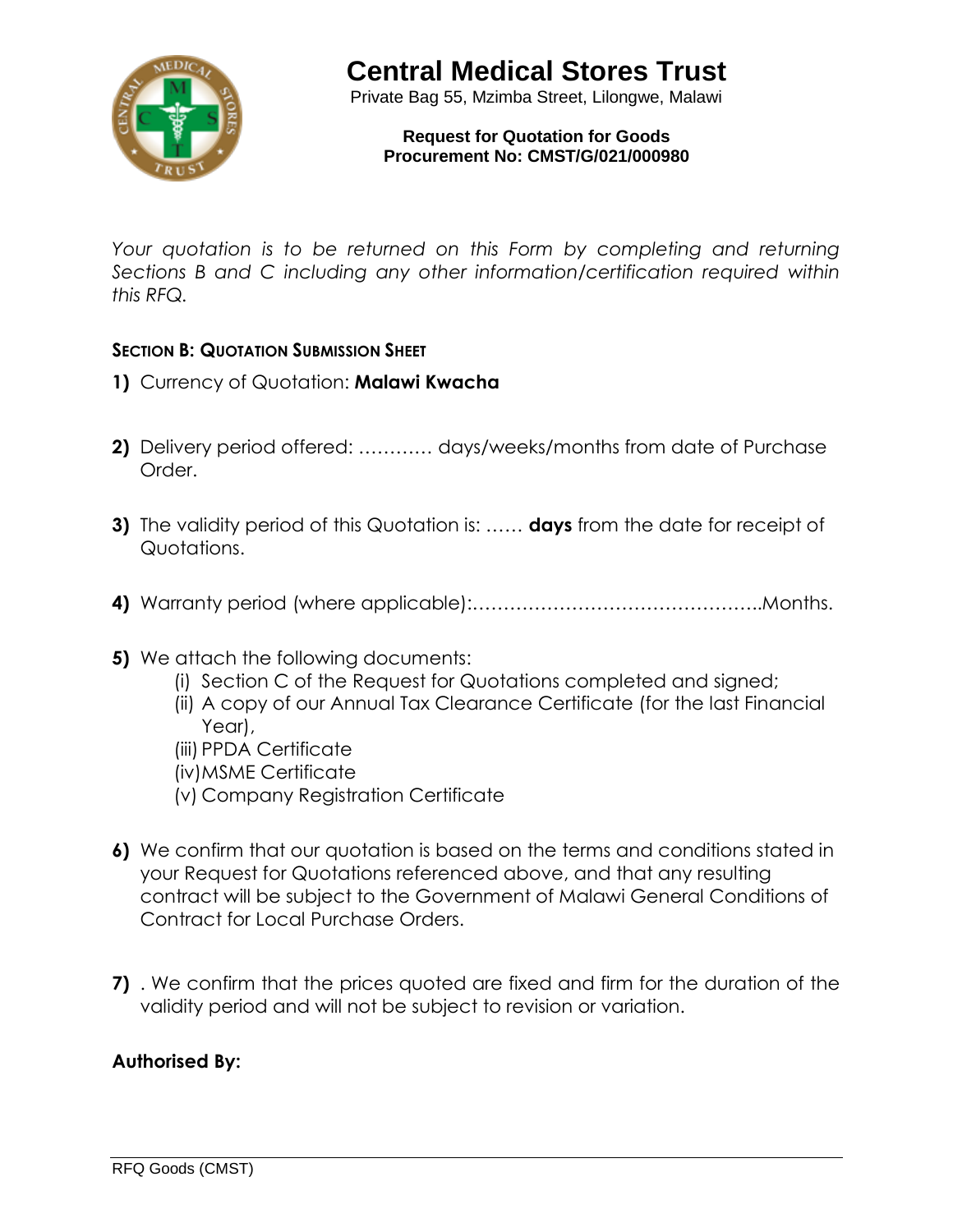

Private Bag 55, Mzimba Street, Lilongwe, Malawi

#### **Request for Quotation for Goods Procurement No: CMST/G/021/000980**

| Signatur<br><u> 1980 - Johann Barnett, fransk politik (</u><br>e:                                                                     | Name  | <u> 1980 - Andrea Andrew Maria (h. 1980).</u> |
|---------------------------------------------------------------------------------------------------------------------------------------|-------|-----------------------------------------------|
| Position:<br><u> 1989 - Andrea Station Barbara, amerikan per</u>                                                                      | Date: |                                               |
| Authorised for and on behalf of:                                                                                                      |       | (DD/MM/YY)                                    |
| Compa<br><u> 1989 - Johann Harry Harry Harry Harry Harry Harry Harry Harry Harry Harry Harry Harry Harry Harry Harry Harry</u><br>ny: |       |                                               |
|                                                                                                                                       |       |                                               |
|                                                                                                                                       |       |                                               |

*If any additional documentation is attached to your quotation, a signature and authorisation at Section B and Section C is still required as confirmation that the terms and conditions of this RFQ prevail over any attachments. If the Quotation is not authorised in Section B and Section C, the quotation may be rejected.*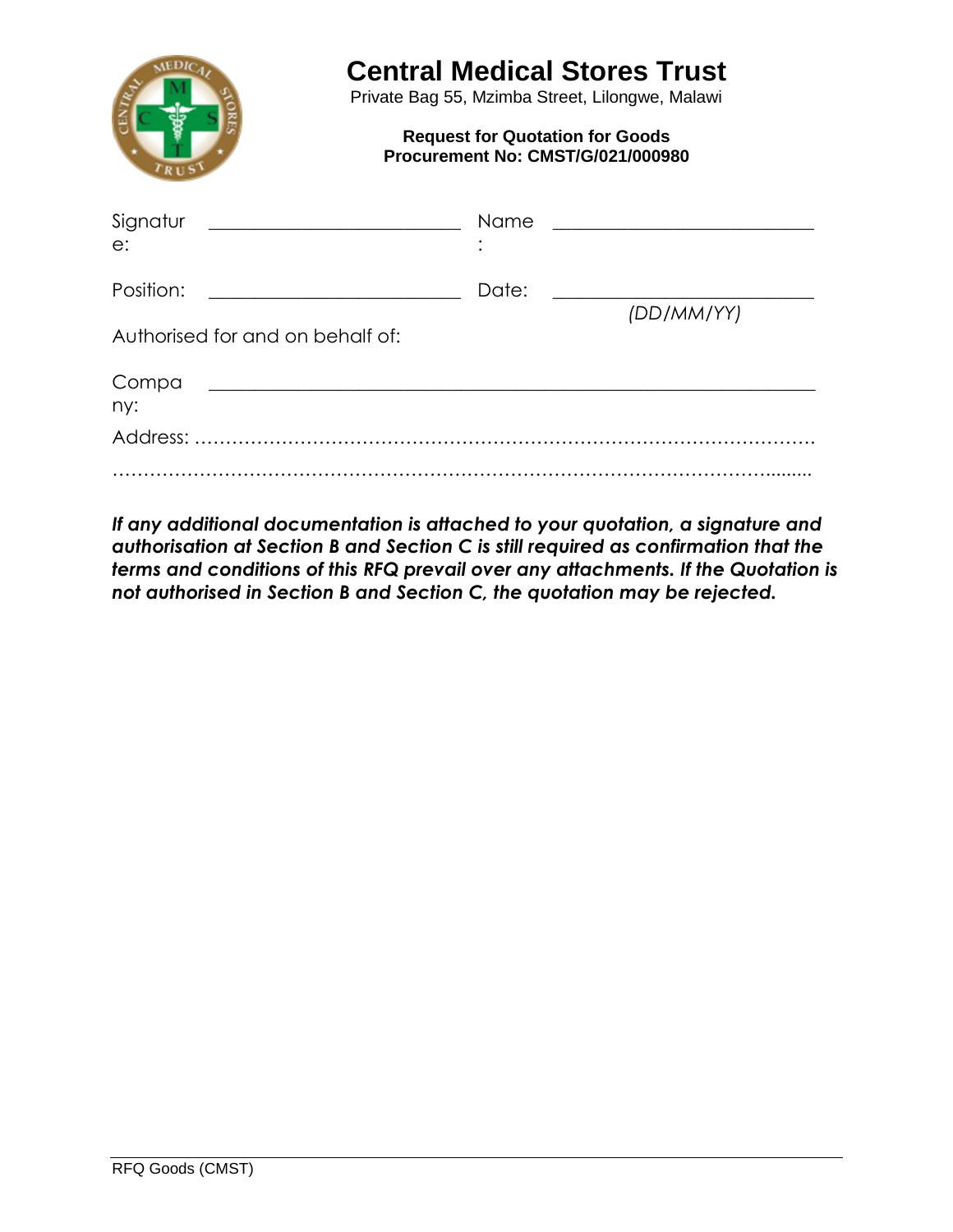

Private Bag 55, Mzimba Street, Lilongwe, Malawi

**Request for Quotation for Goods Procurement No: CMST/G/021/000980**

### **SECTION C: SCHEDULE OF REQUIREMENTS (TO BE PRICED BY BIDDER)**

| <b>Item</b><br>No. | <b>Book</b>                                                                                           | Unit<br>of<br>issue | Quantity       | <b>UNIT</b><br><b>PRICE IN</b><br><b>KWACHA</b> | <b>TOTAL</b><br><b>PRICE IN</b><br><b>KWACHA</b> |
|--------------------|-------------------------------------------------------------------------------------------------------|---------------------|----------------|-------------------------------------------------|--------------------------------------------------|
| 1                  | Lab coats (CMST Branding,<br>Name of staff and position),<br>65% Polyster, 35% cotton white<br>(S)    | each                | 8              |                                                 |                                                  |
| $\overline{2}$     | Lab coats, (CMST Branding,<br>Name of staff and position),<br>65% Polyster, 35% cotton white<br>(M)   | each                | 59             |                                                 |                                                  |
| 3                  | Lab coats (CMST Branding,<br>Name of staff and position),<br>65% Polyster, 35% cotton white<br>(L)    | each                | 160            |                                                 |                                                  |
| $\overline{4}$     | Lab coats (CMST Branding,<br>Name of staff and position),<br>65% Polyster, 35% cotton white<br>(XL)   | each                | 35             |                                                 |                                                  |
| $\sqrt{5}$         | Lab coats (CMST Branding,<br>Name of staff and position),<br>65% Polyster, 35% cotton white<br>(XXL)  | each                | 6              |                                                 |                                                  |
| $\boldsymbol{6}$   | Lab coats (CMST Branding,<br>Name of staff and position),<br>65% Polyster, 35% cotton white<br>(XXXL) | Each                | $\overline{4}$ |                                                 |                                                  |
| $\overline{7}$     | Work suit, blue(CMST Branding,<br>Name of staff and position),<br>(S)                                 | each                | 5              |                                                 |                                                  |
| 8                  | Work suit, blue(CMST Branding,<br>Name of staff and position),<br>(M)                                 | each                | 42             |                                                 |                                                  |
| 9                  | Work suit, blue (CMST<br>Branding, Name of staff and<br>position), (L)                                | each                | 69             |                                                 |                                                  |
| 10                 | Work suit, blue(CMST Branding,<br>Name of staff and position),<br>(XL)                                | each                | 48             |                                                 |                                                  |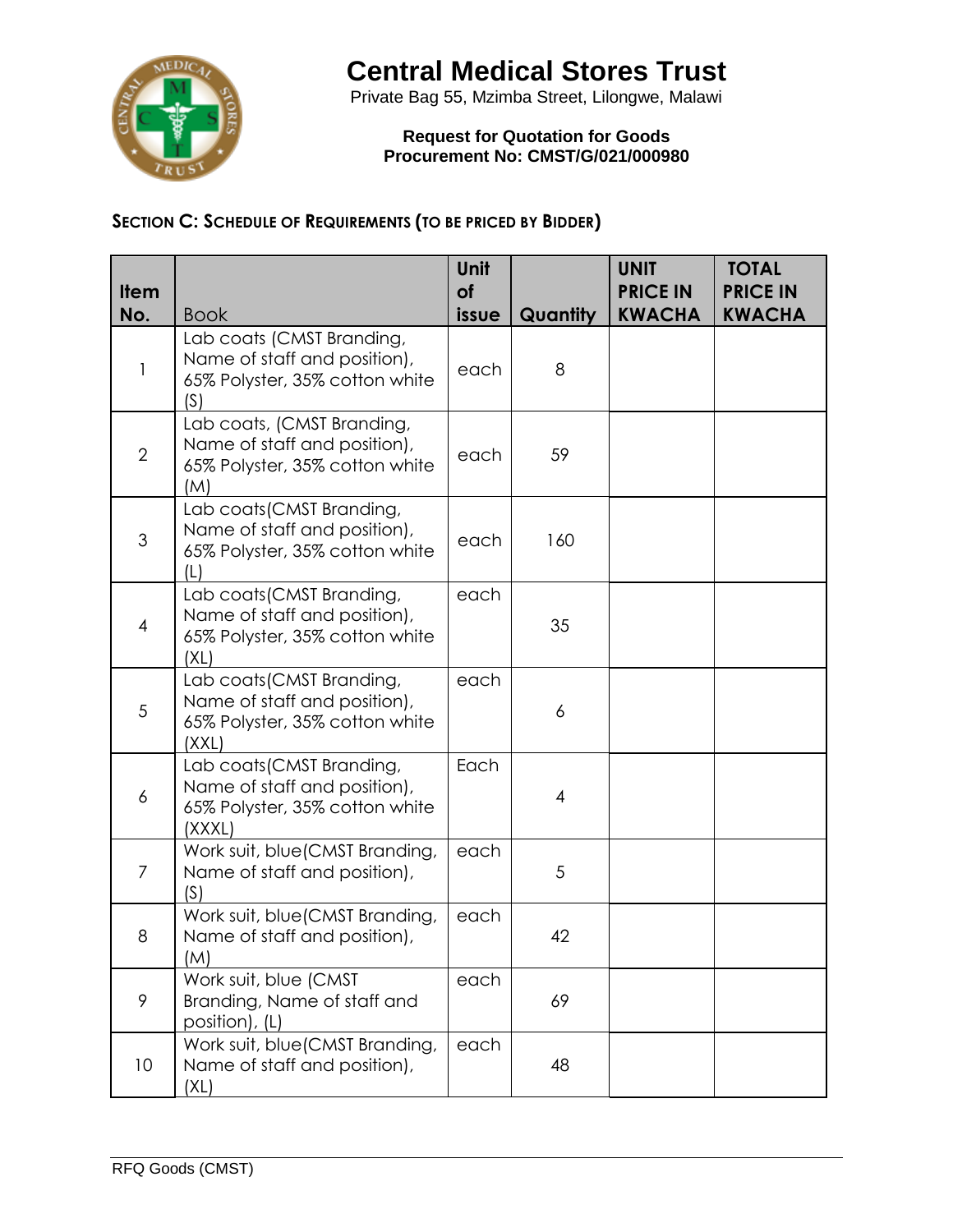

Private Bag 55, Mzimba Street, Lilongwe, Malawi

#### **Request for Quotation for Goods Procurement No: CMST/G/021/000980**

| <b>Item</b> |                                                                           | Unit<br>of |          | <b>UNIT</b><br><b>PRICE IN</b> | <b>TOTAL</b><br><b>PRICE IN</b> |
|-------------|---------------------------------------------------------------------------|------------|----------|--------------------------------|---------------------------------|
| No.         | <b>Book</b>                                                               | issue      | Quantity | <b>KWACHA</b>                  | <b>KWACHA</b>                   |
| 11          | Work suit, blue (CMST Branding,<br>Name of staff and position),<br>(XXL)  | each       | 30       |                                |                                 |
| 12          | Work suit, blue (CMST<br>Branding, Name of staff and<br>position), (XXXL) | each       | 4        |                                |                                 |
| 13          | <b>Face Mask</b>                                                          | each       | 146      |                                |                                 |
| 14          | Helmet blue                                                               | each       | 200      |                                |                                 |
| 15          | Helmet white                                                              | each       | 25       |                                |                                 |
| 16          | Leather Boots (Size 36/4)                                                 | Pair       | 9        |                                |                                 |
| 17          | Leather Boots (Size 37/5)                                                 | Pair       | 22       |                                |                                 |
| 18          | Leather Boots (Size 38/6)                                                 | Pair       | 14       |                                |                                 |
| 19          | Leather Boots (Size 39/7)                                                 | Pair       | 13       |                                |                                 |
| 20          | Leather Boots (Size 40/8)                                                 | Pair       | 26       |                                |                                 |
| 21          | Leather Boots (Size 41/9)                                                 | Pair       | 13       |                                |                                 |
| 22          | Leather Boots (Size 42/10)                                                | Pair       | 41       |                                |                                 |
| 23          | Leather Boots (Size 43/11)                                                | Pair       | 5        |                                |                                 |
| 24          | Leather Boots (Size 44/12)                                                | Pair       | 9        |                                |                                 |
| 25          | Gumboots (Size 4)                                                         | Pair       | 25       |                                |                                 |
| 26          | Gumboots (Size 6)                                                         | Pair       | 11       |                                |                                 |
| 27          | Gumboots (Size 7)                                                         | Pair       | 21       |                                |                                 |
| 28          | Gumboots (Size 8)                                                         | Pair       | 27       |                                |                                 |
| 29          | Gumboots (Size 9)                                                         | Pair       | 42       |                                |                                 |
| 30          | Gumboots (Size 10)                                                        | Pair       | 14       |                                |                                 |
| 31          | Rain Suit(CMST Branding) (Size<br>S)                                      | each       | 8        |                                |                                 |
| 32          | Rain Suit(CMST Branding) (Size<br>M)                                      | each       | 43       |                                |                                 |
| 33          | Rain Suit(CMST Branding) (Size                                            | each       | 84       |                                |                                 |
| 34          | Rain Suit(CMST<br>Branding) (SizeXL)                                      | each       | 51       |                                |                                 |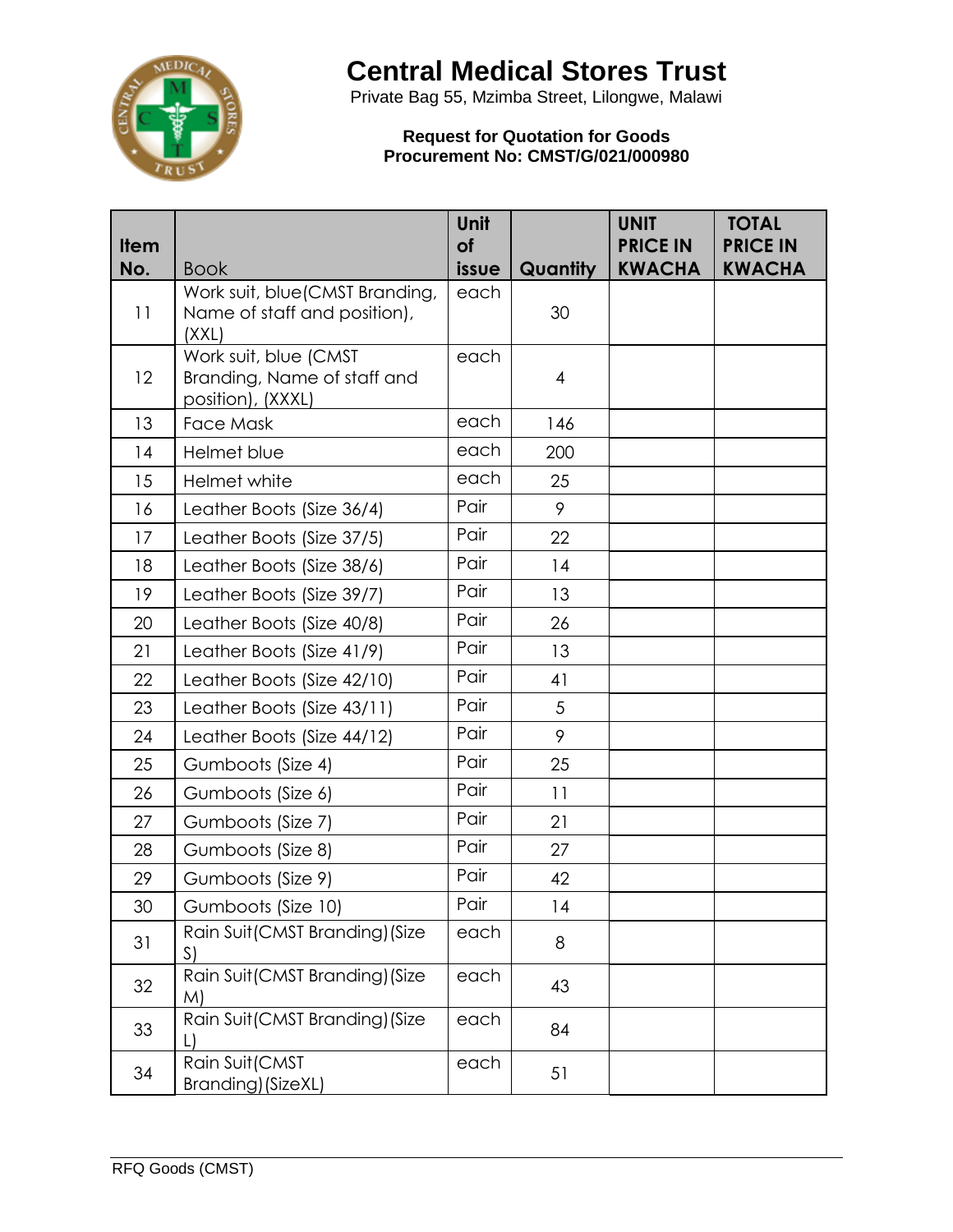

Private Bag 55, Mzimba Street, Lilongwe, Malawi

#### **Request for Quotation for Goods Procurement No: CMST/G/021/000980**

|      |                                                        | Unit      |                | <b>UNIT</b>     | <b>TOTAL</b>    |
|------|--------------------------------------------------------|-----------|----------------|-----------------|-----------------|
| Item |                                                        | <b>of</b> |                | <b>PRICE IN</b> | <b>PRICE IN</b> |
| No.  | <b>Book</b>                                            | issue     | Quantity       | <b>KWACHA</b>   | <b>KWACHA</b>   |
| 35   | Rain Suit(CMST Branding)(Size<br>XXX)                  | each      |                |                 |                 |
| 36   | Cold room jackets(CMST<br>Branding)                    | each      | 20             |                 |                 |
| 37   | Mens suits (size 30)                                   | Each      | $\overline{2}$ |                 |                 |
| 38   | Mens suits (size 32)                                   | Each      | 8              |                 |                 |
| 39   | Mens suits (size 36)                                   | Each      | 8              |                 |                 |
| 40   | Mens suits (size 46)                                   | Each      | 4              |                 |                 |
| 41   | Mens suits (size 52)                                   | Each      | 8              |                 |                 |
| 42   | Mens suits (size 56)                                   | Each      | $\overline{2}$ |                 |                 |
| 43   | Socks                                                  | Each      | 56             |                 |                 |
| 44   | Neck tie                                               | Each      | 56             |                 |                 |
| 45   | Leather Belt                                           | Each      | 28             |                 |                 |
| 46   | Mens Executive Shoes(size 5)                           | Each      |                |                 |                 |
| 47   | Mens Executive Shoes(size 6)                           | Each      | $\overline{2}$ |                 |                 |
| 48   | Mens Executive Shoes(size 7)                           | Each      |                |                 |                 |
| 49   | Mens Executive Shoes(size 8)                           | Each      | 7              |                 |                 |
| 50   | Mens Executive Shoes(size 9)                           | Each      | 3              |                 |                 |
| 51   | Mens Shirt(CMST Branding)<br>(white $-$ size S)        | Each      | 1              |                 |                 |
| 52   | Mens Shirt (CMST<br>Branding) (white $-$ size L)       | Each      | 5              |                 |                 |
| 53   | Mens Shirt (CMST Branding)<br>(white $-$ size M)       | Each      | 5              |                 |                 |
| 54   | Mens Shirt (CMST Branding)<br>(white - size XL)        | Each      | 3              |                 |                 |
| 55   | Ladies suits /skirt & blouse(Size<br>S)                | Each      | $\overline{2}$ |                 |                 |
| 56   | Ladies suits/skirt & blouse(Size<br>M)                 | Each      | 10             |                 |                 |
| 57   | Ladies suits/skirt & blouse(CMST<br>Branding) (Size L) | Each      | 6              |                 |                 |